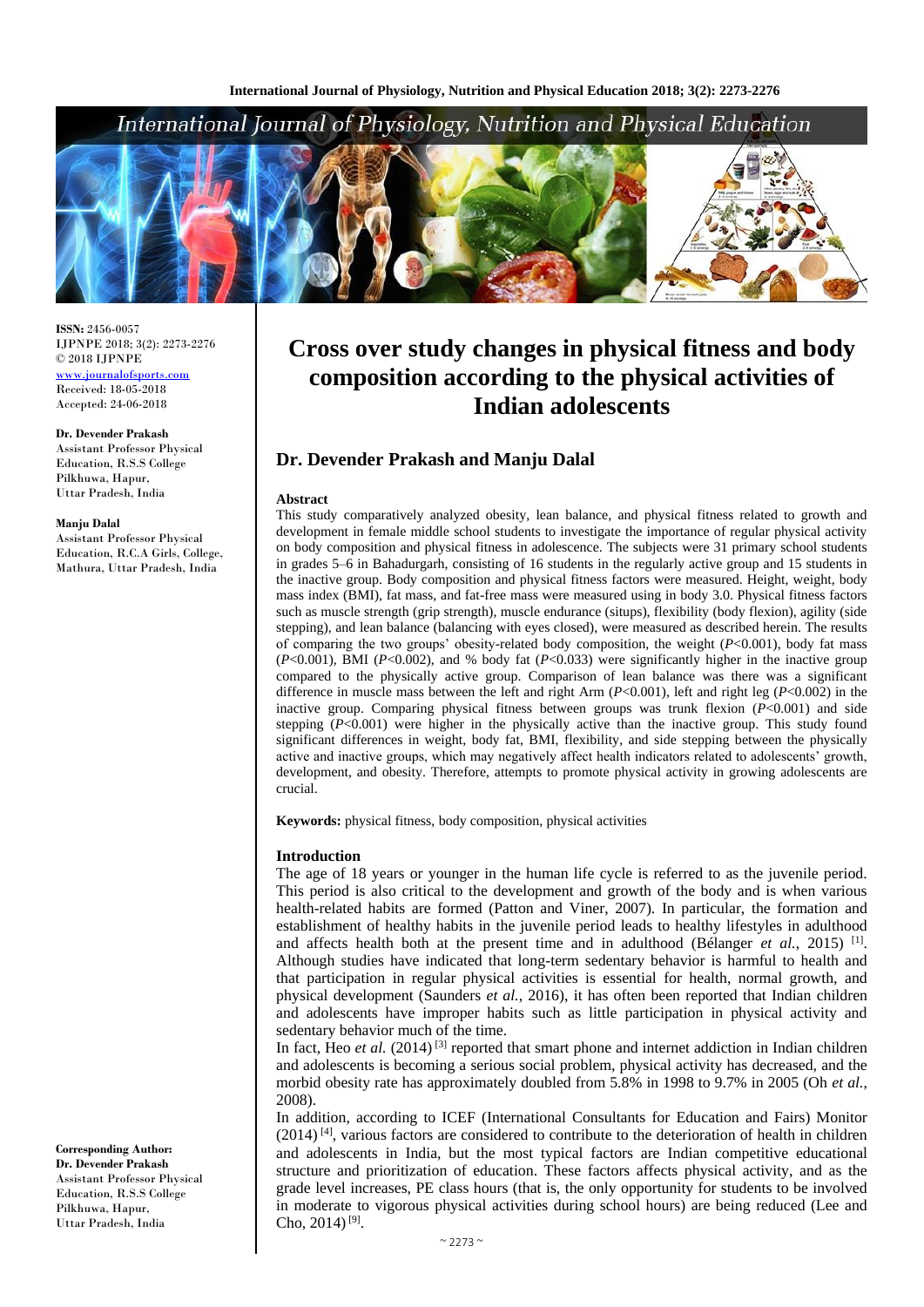International Journal of Physiology, Nutrition and Physical Education

According to an online survey of youth health behavior by the All India Center for Disease Control and Prevention (AICDC, 2005, 2014), the percentage of students who did not participate in PE classes increased from 15.9% in 2005 to 27.4% in 2012 (All India Centers for Disease Control and Prevention, 2005, 2014).

This decrease in physical activity causes severe problems such as decreased physical fitness, lack of exercise, stress, obesity, and adult illness, and even though the physique of youth has recently improved, physical fitness has, rather, decreased (Lee and Oh, 2012)  $[11]$ . This tendency has led to obesity in adolescence while social interest in health and physical fitness and obesity has heightened and demands for accurate analysis of the health status and fitness level of adolescents are increasing. However, most previous studies have focused on primary school students, and the studies of youth health behaviours in middle and high school students are mostly conducted online. Furthermore, few studies have been conducted comparing adolescents performing various physical activities with adolescents who are not. In addition, considering the reality of Indian education that as adolescents' age, they spend more time studying, the importance of regular physical activity to adolescents' health care and growth should be emphasized in India. This study comparatively analyzed obesity, lean balance, and physical fitness related to growth and development in female middle school students to investigate the importance of regular physical activity on body composition and physical fitness in adolescence.

# **Methodology and data analysis**

## **Survey subjects**

The subjects of this study and their parents were fully informed of the purpose of the study and consented in writing. The subjects were 31 primary school students in grades 5–6 in Bahadurgarh, consisting of 16 students in the regularly active group and 15 students in the inactive group.

The regularly active group consisted of the members of Mount view, Bahadurgarh, Haryana municipal group residing in Bahadurgarh who performed regular physical activity at least twice a week for 4 years or more. The inactive group consisted of subjects who had not performed physical activity, such as after school activities and private institutes related to exercise, at all over the last year. The physical characteristics of the subjects are listed in Table 1.

| <b>Table 1:</b> Physical characteristic of subjects |  |  |  |
|-----------------------------------------------------|--|--|--|
|-----------------------------------------------------|--|--|--|

| <b>Characteristic</b>      | <b>Physically active</b> | <b>Inactive</b>   |
|----------------------------|--------------------------|-------------------|
| Age $(yr)$                 | $12.30 + 1.20$           | $12.70 \pm 0.90$  |
| Height (cm)                | $157.07 \pm 4.43$        | $158.67 \pm 3.68$ |
| Weight (kg)                | $47.75 \pm 3.58$         | $53.16 \pm 3.70$  |
| Experience exercising (yr) | $4.70 + 1.55$            |                   |

## **Measurement**

Body composition and physical fitness factors were measured. Height, weight, body mass index (BMI), fat mass, and fat-free mass were measured using in body 720 (Bio space Co., Bahadurgarh Haryana). Physical fitness factors such as muscle strength (grip strength), muscle endurance (situps), flexibility (body flexion), agility (side stepping), and lean balance (balancing with eyes closed), were measured as described herein.

## **Measurement of body composition**

In body 720 (Bio space Co.), a body composition analyser. was used to measure the changes in the body composition of the subjects. The subjects were asked to fast starting 12 hr before measurement and measurement was performed from 10–12 a.m. Height, weight, BMI, fat mass, and body fat (%), fat-free mass, and lean balance were analyzed using a results form.

# **Measurement of physical fitness**

## *Grip strength*

A dynamometer (TKK-5401, Takei, Tokyo, Japan) was used to measure grip strength. The subjects stood with both feet at shoulder width and maintained an angle of 15 degrees so that the torso and the arm (to be measured) did not touch each other, held the handle of the dynamometer with the second joints of their fingers, and pulled the handle while keeping their arms from shaking. The grip strength of both was measured, twice on each side, and the highest value was recorded in kg to the first decimal place.

## *Situps*

The subjects lay on a mat and bent their knees about 140 degrees. The feet were flat on the floor, and then the upper body was raised until the elbows touched the knees. The number of repetitions made in 30 sec was recorded.

## *Trunk flexion*

Subjects sat barefoot with feet together by the side of a trunk flexion meter and bent the waist while extending both arms and folding their hands together and then pushed the measuring instrument slowly to the maximum extent. The knees were not to be bent at this time. After two repetitions, results were recorded in cm to the first decimal place.

**Table 2:** Subjects' body composition

| <b>Variable</b>         | PA group          | Inactive group $ P$ -value |          |
|-------------------------|-------------------|----------------------------|----------|
| Height (cm)             | $157.07 \pm 4.43$ | $158.67 \pm 3.68$          | 0.288    |
| Weight (kg)             | $47.75 \pm 3.58$  | $53.16 \pm 3.70$           | $0.001*$ |
| Body fat mass (kg)      | $11.85 \pm 2.73$  | $17.16 \pm 3.02$           | $0.001*$ |
| Fat-free mass (kg)      | $35.50 \pm 3.67$  | $35.40 \pm 8.62$           | 0.829    |
| Body mass index (kg/m2) | $19.77 \pm 2.78$  | $22.68 \pm 3.79$           | $0.020*$ |
| % Body fat              | $24.55 \pm 3.80$  | $27.58 \pm 7.67$           | $0.033*$ |

Values are presented as mean  $\pm$  standard deviation. PA, physically active. \**P*<0.05.

**Table 3:** Subjects' lean balance

| <b>Variable</b>  | PА                | <b>Inactive</b>   | $P$ -value |  |
|------------------|-------------------|-------------------|------------|--|
| Arm (kg)         |                   |                   |            |  |
| Right            | $1.4469 \pm 0.09$ | $1.4647 \pm 0.11$ | 0.563      |  |
| Left             | $1.4506 \pm 0.10$ | $1.4433 \pm 0.10$ | 0.851      |  |
| Difference value | $-0.038$          | 0.0213            | $0.001*$   |  |
| Trunk (kg)       | $14.80 \pm 2.23$  | $14.3 \pm 3.88$   | 0.879      |  |
|                  | Leg (kg)          |                   |            |  |
| Right            | $5.5750 \pm 0.40$ | $5.4487 \pm 0.49$ | 0.996      |  |
| Left             | $5.5763 \pm 0.42$ | $5.3940 \pm 0.47$ | 0.921      |  |
| Difference value | $-0.012$          | 0.0547            | 0.002      |  |

Values are presented as mean±standard deviation.

PA, physically active. \**P*<0.05.

## *Side stepping*

Parallel lines were drawn at a distance of 120 cm on the floor and the subjects stood on both feet, one foot on the left side and the other foot on the right side, from the center line. Once the right foot crossed the line to the right, they returned to the initial position in a quick motion. They quickly stepped sideways again with their left feet without stepping on the line nor moving both feet at the same time, and the number of steps in 20 sec was measured.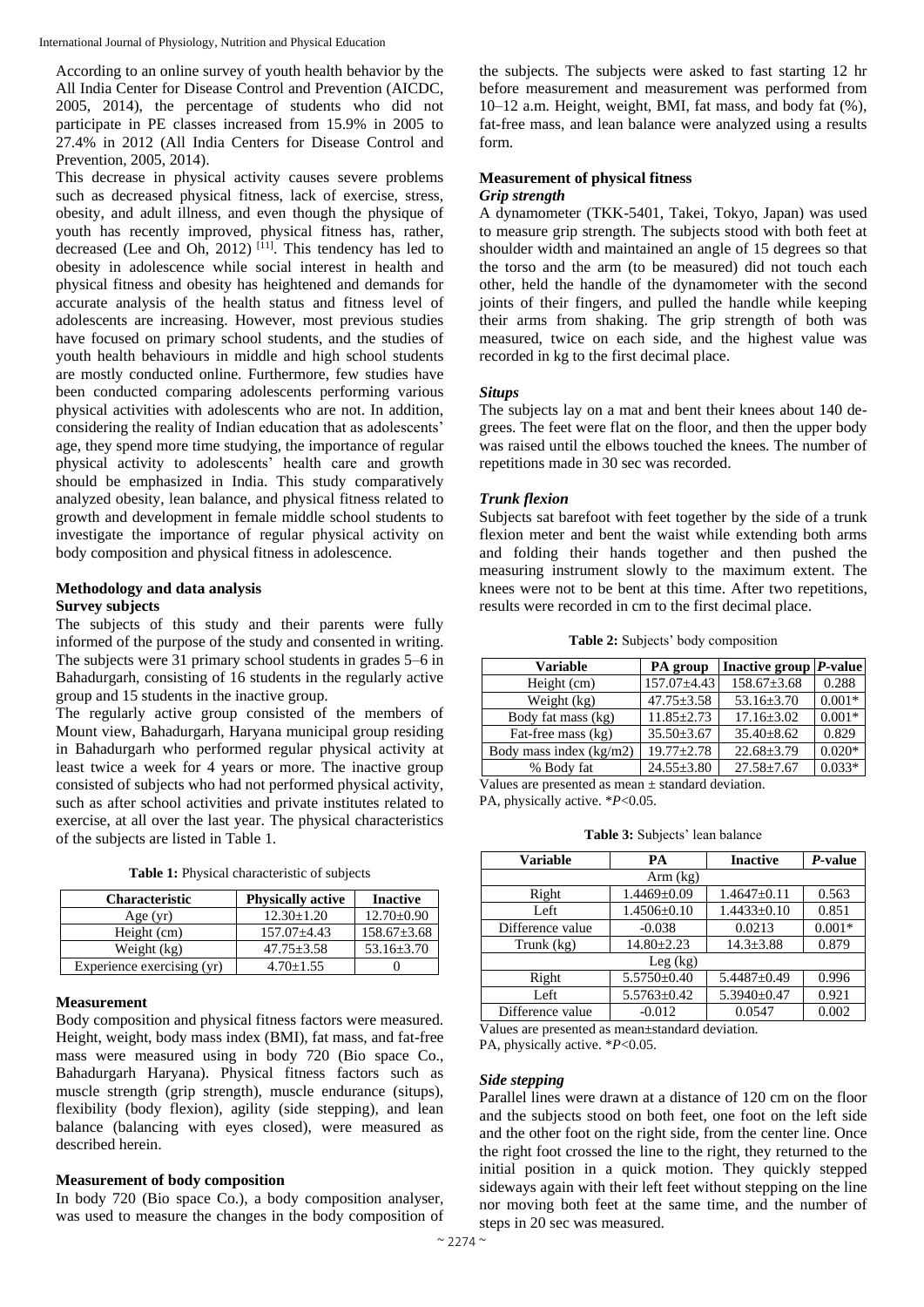#### **Balancing with eyes closed**

Subjects stood barefoot on the floor with both hands on their waists. They bent one knee and raised it from the floor about 15 cm. The time when one of the hands on the back dropped, when a part of the body touched the floor, and when the eyes were opened was measured in seconds to the first decimal point.

| <b>Variable</b>                  | <b>PA</b>       | <b>Inactive</b>                    | P-value  |
|----------------------------------|-----------------|------------------------------------|----------|
| Right grip (kg)                  |                 | $19.92 \pm 2.95$ 19.31 $\pm$ 3.60  | 0.401    |
| Left grip $(kg)$                 |                 | $12.44 \pm 3.58$ 12.84 $\pm 3.55$  | 0.564    |
| Situps (reps/sec)                |                 | $23.00\pm4.64$ $20.30\pm7.10$      | 0.102    |
| Trunk flexion (cm)               |                 | $15.89 \pm 3.65$ 6.79 $\pm 4.75$ * | $0.001*$ |
| Side stepping (reps/min)         |                 | 44.40±7.42 32.00±3.57*             | $0.001*$ |
| Balancing with eyes closed (sec) | $8.97 \pm 5.60$ | $8.44 + 4.98$                      | 0.621    |
|                                  |                 |                                    |          |

**Table 4:** Subjects' physical fitness

Values are presented as mean±standard deviation.

PA, physically active. \**P*<0.05

#### **Data analysis**

All data in this study was collected and analyzed using IBM SPSS Statistics ver. 20.0 (IBM Co., Armonk, NY, USA). The mean and standard deviation were calculated to present descriptive statistics for each group. An independent sample *t*test was conducted to verify the mean difference between the measurement items in each group and all statistical significance levels were set at 0.05.

## **Results**

#### **Comparison of obese body composition**

The results of comparing the two groups' obesity-related body composition appear in Table 2. As shown in the table, the weight (*P*<0.001), body fat mass (*P*<0.001), BMI (*P*<0.002), and % body fat (*P*<0.033) were significantly higher in the inactive group compared to the physically active group.

## **Comparison of lean balance**

The results of comparing the lean balance between groups appear in Table 3. There was no significant difference in the upper and lower limbs between the physically active and inactive groups. However, there was a significant difference in muscle mass between the left and right Arm (*P*<0.001), left and right leg (*P*<0.002) in the inactive group.

#### **Comparison of physical fitness**

The results of comparing physical fitness between groups appear in Table 4. Similar results were obtained for hand grip strength, situps, and balancing with eyes closed in the physically active group, while trunk flexion (*P*<0.001) and side stepping  $(P<0.001)$  were higher in the physically active than the inactive group.

#### **Discussion**

This study was conducted in order to compare obesity, lean balance, and physical fitness related to growth and development in adolescents who perform regular physical activities for a long time with those of adolescents who do not perform any exercise at all. Height (cm), body weight (kg), fat mass (kg), fat-free mass (kg), BMI (kg/m2), and body fat (%) were measured using a precision body composition analyser called In body 720 (Bio space Co.), and left and right muscle mass and upper body muscle mass were measured for obesity and lean balance (kg) by using an analysis results form.

As a result, it was found that all obesity variables were higher in the inactive group. There were significant differences in

body weight (*P*<0.001), body fat mass (*P*<0.001), BMI (*P*<0.002), and % body fat (*P*<0.033).

Body fat (%) and BMI are representative indicators of obesity, and those with a body fat of over 30.0% and a BMI of over 25 kg/m2 are considered obese. Both groups had less than 25.0% body fat and were not considered obese, but the body fat percentage was significantly higher in the inactive group. The results of this study are summarized as follows.

First, the relationship between physical activity and body fat mass is very strong, and the results of an 8-week combined walking-rope skipping exercise showed a decrease in body fat (Stoner *et al.*, 2016) while physical activity was significantly associated with a normal weight (Faik et al., 2017)<sup>[2]</sup>.

Even through the inactive group in this study were not obese, it can be predicted that the risk of obesity will increase with long periods of inactivity.

The lean balance by comparing the left and right muscle mass is an important indicator for maintaining a well-balanced physique and growth in youth. In this study, the muscle mass of arms, legs, and trunk tended to be higher in the physically active group than in the inactive group, and regular physical activity had a positive effect on the development of muscle mass as shown in the study by Lee *et al.*  $(2017)^{[10]}$ . There was no significant difference between left and right muscle mass in the physically active group or the inactive group A study of the muscle mass in the left and right limbs in high activity level and low activity level children (Wyszyńska *et al.*, 2016) found no significant difference in the high activity level who were regularly trained, In addition, the left and right muscle mass was significantly higher in the high activity level.

That is why it is important to educate and encourage as much as possible to take various forms of physical activity, especially in children. Steinberg *et al.* (2013) confirmed benefits of activating children with the problem of excessive body mass. They proved that the weight management program for obese children improved their shape, stability, and the vestibular system, which reduced the likelihood of falls in the participants of the study. Similarly, recent studies of Schwanke *et al.* (2016) showed that a special program of exercise in overweight children led to positive changes in body posture, increased strength, and flexibility of muscles.

Despite the recent growth in the physique of adolescents, physical fitness has been decreasing. This tendency has led to obesity in adolescence as social interest in health and physical fitness and obesity has heightened. Meanwhile, there is increasing demand for an accurate understanding of the health status and fitness level of adolescents. According to data from Physical Activity Promotion System 2010, the number of students who received the lowest grade had increased by a factor of 1.7 in 2010 compared to 2009 (Lee and Oh, 2012) [11]. This study found that the physically active group showed a significant difference in trunk flexion (*P*<0.001) and side stepping  $(P<0.001)$  compared to the inactive group. Trunk flexion is an indicator of flexibility. Lo et al. (2017) reported that students performing more sports activities had significantly high flexibility compared to normal students who do not, and Monyeki *et al.* (2005) reported that the higher the BMI, the lower the flexibility. The results of those studies are consistent with the results of this study.

Additionally, side stepping ability was significantly lower in the inactive group. This difference was found more often in the inactive group in which side stepping did not show sufficient agility, equilibrium, or flexibility or the center of gravity was not stable, which may lead to a number of injuries due to trivial events such as stumbling over a stone